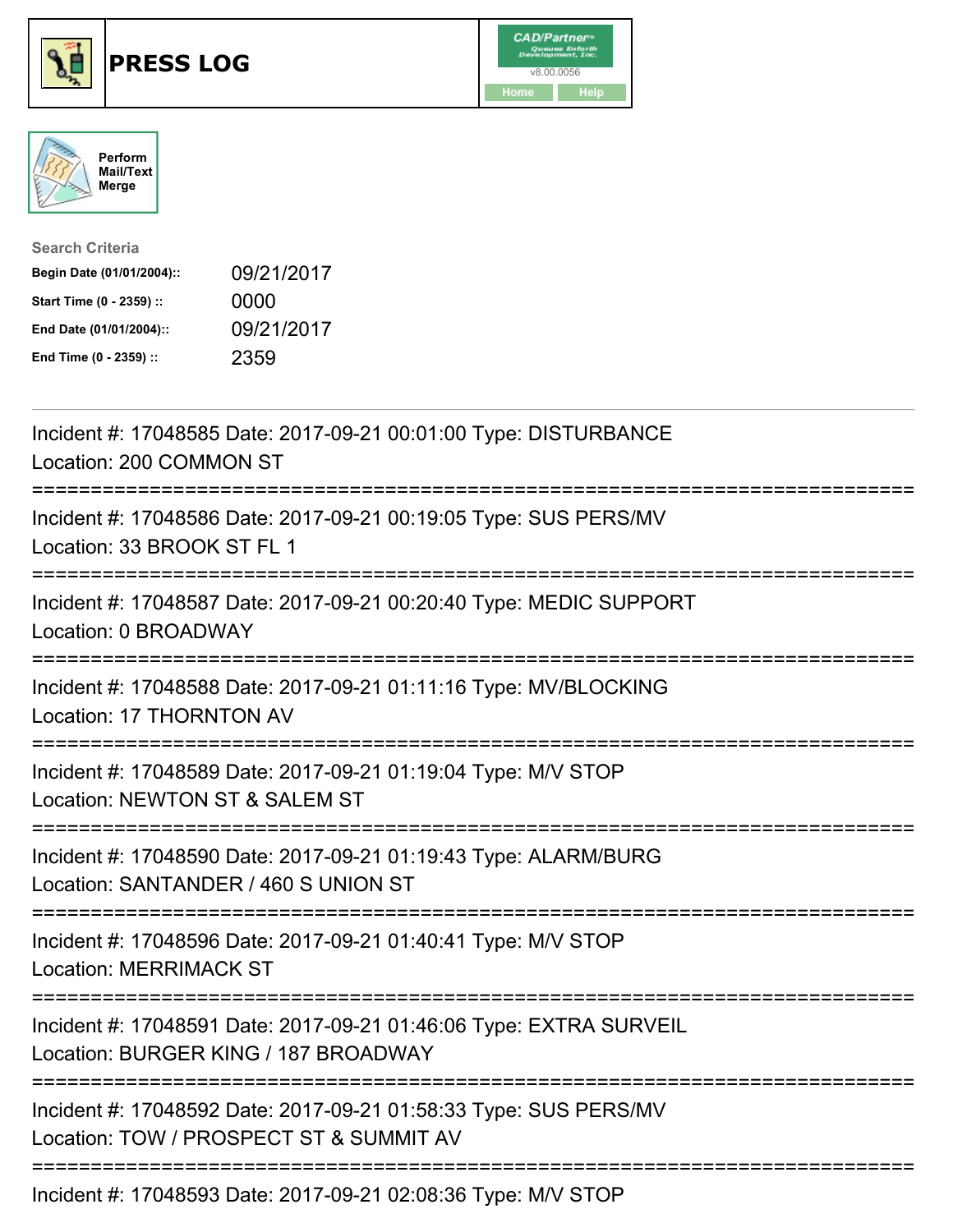| Location: 272 BROADWAY                                                                                                                         |
|------------------------------------------------------------------------------------------------------------------------------------------------|
| Incident #: 17048594 Date: 2017-09-21 02:11:51 Type: NOISE ORD<br><b>Location: 55 SAUNDERS ST</b><br>=========================                 |
| Incident #: 17048595 Date: 2017-09-21 02:15:25 Type: M/V STOP<br>Location: 405 BROADWAY                                                        |
| Incident #: 17048597 Date: 2017-09-21 02:20:13 Type: M/V STOP<br>Location: SO BROADWAY & MERRIMACK                                             |
| ===========================<br>Incident #: 17048598 Date: 2017-09-21 02:21:23 Type: M/V STOP<br>Location: HAMPSHIRE ST & PARK ST               |
| :=====================<br>Incident #: 17048599 Date: 2017-09-21 02:45:58 Type: M/V STOP<br>Location: LAWRENCE SENIOR CENTER / 155 HAVERHILL ST |
| :==================<br>Incident #: 17048601 Date: 2017-09-21 02:47:09 Type: M/V STOP<br><b>Location: BLANCHARD ST</b>                          |
| Incident #: 17048600 Date: 2017-09-21 02:47:24 Type: M/V STOP<br>Location: THORNTON AV & WATER ST                                              |
| Incident #: 17048602 Date: 2017-09-21 02:57:32 Type: M/V STOP<br>Location: 550 BROADWAY                                                        |
| Incident #: 17048603 Date: 2017-09-21 03:06:01 Type: M/V STOP<br>Location: LEXINGTON ST & PARK ST                                              |
| Incident #: 17048604 Date: 2017-09-21 03:08:58 Type: M/V STOP<br>Location: BENNINGTON ST & MYRTLE ST                                           |
| Incident #: 17048605 Date: 2017-09-21 03:13:03 Type: M/V STOP<br>Location: FRANKLIN ST & HAVERHILL ST                                          |
| Incident #: 17048607 Date: 2017-09-21 03:25:16 Type: M/V STOP<br>Location: 50 ISLAND ST                                                        |
| Incident #: 17048606 Date: 2017-09-21 03:25:22 Type: M/V STOP<br>Location: BROADWAY & TREMONT ST                                               |
|                                                                                                                                                |

Incident #: 17048608 Date: 2017-09-21 03:40:01 Type: M/V STOP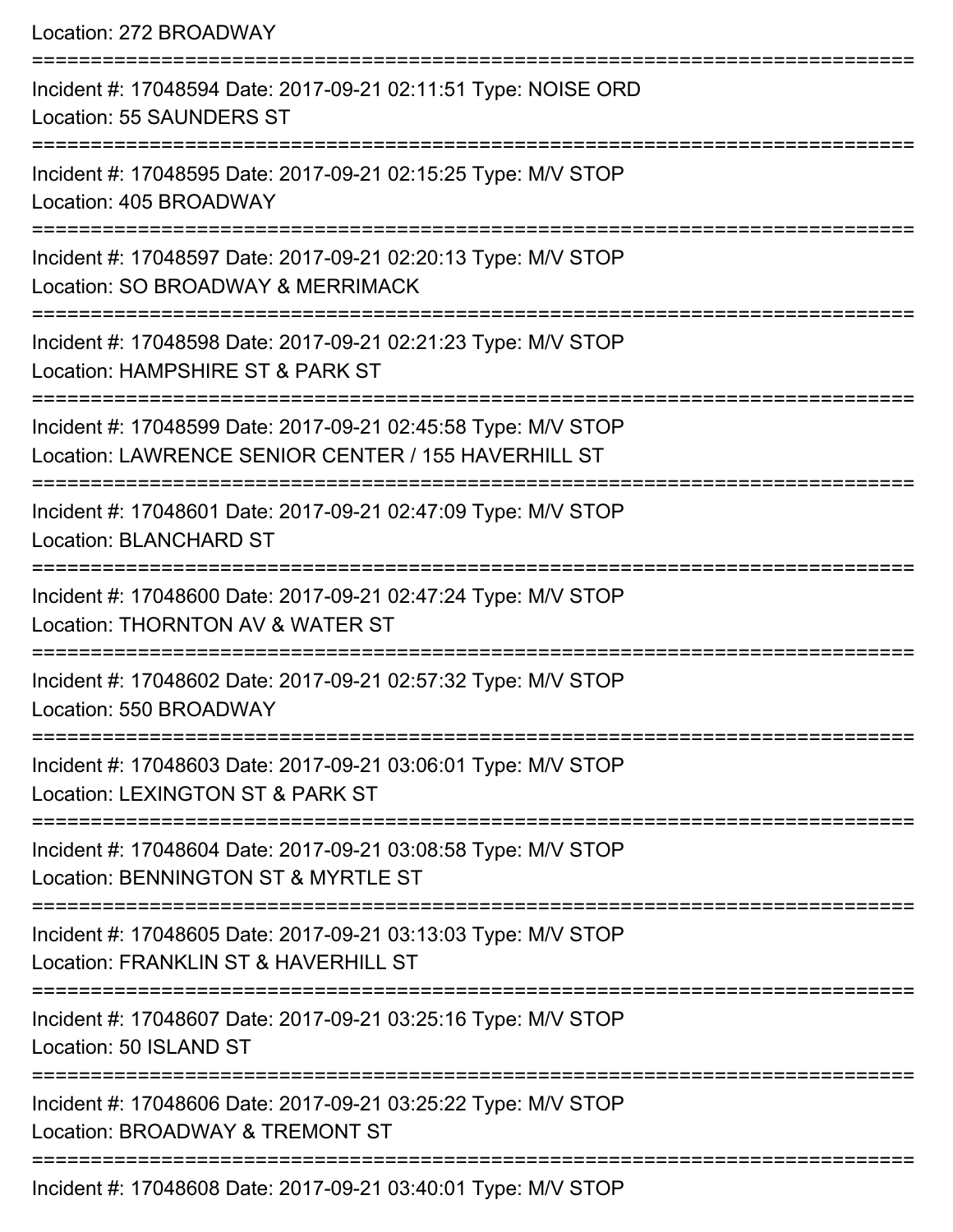| Incident #: 17048609 Date: 2017-09-21 05:10:04 Type: M/V STOP<br>Location: ESSEX ST & HAMPSHIRE ST                 |
|--------------------------------------------------------------------------------------------------------------------|
| Incident #: 17048610 Date: 2017-09-21 05:20:34 Type: UNWANTEDGUEST<br>Location: 62 MELVIN ST 11-16                 |
| Incident #: 17048611 Date: 2017-09-21 06:04:54 Type: UNWANTEDGUEST<br>Location: 51 EXCHANGE ST                     |
| Incident #: 17048612 Date: 2017-09-21 06:53:09 Type: ALARM/BURG<br>Location: MULTISERVICE / 265 LOWELL ST          |
| Incident #: 17048613 Date: 2017-09-21 07:04:59 Type: ALARM/BURG<br>Location: AMERICAN FOOD BASKET / 73 WINTHROP AV |
| Incident #: 17048614 Date: 2017-09-21 07:14:23 Type: ALARM/BURG<br>Location: VASQUEZ RESIDENCE / 1057 ESSEX ST     |
| Incident #: 17048615 Date: 2017-09-21 07:33:07 Type: DISTURBANCE<br>Location: 803 ESSEX ST FL 2                    |
| Incident #: 17048616 Date: 2017-09-21 07:48:41 Type: LARCENY/PAST<br>Location: MCDONALDS / 50 BROADWAY             |
| Incident #: 17048617 Date: 2017-09-21 07:53:10 Type: UNWANTEDGUEST<br>Location: 22 CAMELLA TEOLI WY FL 1           |
| Incident #: 17048618 Date: 2017-09-21 08:13:45 Type: ALARM/BURG<br>Location: MULTISERVICE / 265 LOWELL ST          |
| Incident #: 17048619 Date: 2017-09-21 08:15:48 Type: MAL DAMAGE<br>Location: 112 BUNKERHILL ST                     |
| Incident #: 17048620 Date: 2017-09-21 09:09:58 Type: MEDIC SUPPORT<br>Location: 3 W LAUREL ST                      |
| Incident #: 17048621 Date: 2017-09-21 09:22:56 Type: PARK & WALK<br>Location: BRADFORD ST & BROADWAY               |
| Incident #: 17048623 Date: 2017-09-21 09:30:28 Type: UNWANTEDGUEST                                                 |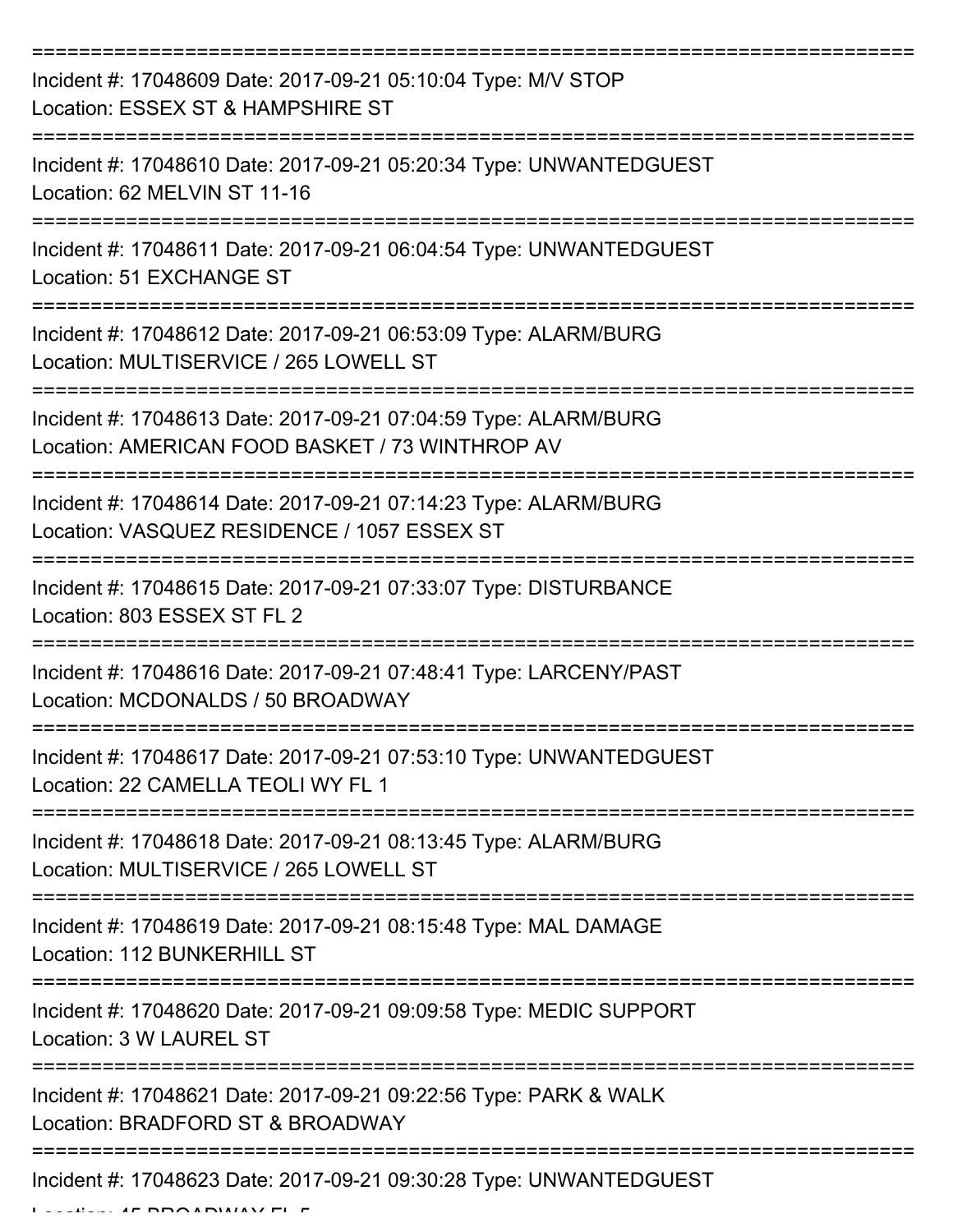| Incident #: 17048622 Date: 2017-09-21 09:32:45 Type: AUTO ACC/NO PI<br>Location: DUNKIN DONUTS / 581 ANDOVER ST        |
|------------------------------------------------------------------------------------------------------------------------|
| Incident #: 17048624 Date: 2017-09-21 09:39:05 Type: ANIMAL COMPL<br>Location: BOWDOIN ST & BROOKFIELD ST              |
| Incident #: 17048625 Date: 2017-09-21 09:50:27 Type: CK WELL BEING<br>Location: NORTHEAST ELECTRICAL / 104 GLENN ST    |
| Incident #: 17048626 Date: 2017-09-21 09:59:01 Type: A&B PAST<br>Location: 70 N PARISH RD                              |
| Incident #: 17048627 Date: 2017-09-21 10:11:49 Type: PARK & WALK<br>Location: BRADFORD ST & BROADWAY                   |
| Incident #: 17048628 Date: 2017-09-21 10:32:53 Type: M/V STOP<br><b>Location: HANCOCK ST</b>                           |
| Incident #: 17048629 Date: 2017-09-21 10:33:57 Type: RECOV/STOL/MV<br>Location: RAILROAD ST & HAVERHILL                |
| Incident #: 17048630 Date: 2017-09-21 11:03:21 Type: TOW OF M/V<br>Location: TRESPASS / 300 CANAL ST                   |
| Incident #: 17048631 Date: 2017-09-21 11:09:33 Type: PARK & WALK<br>Location: BRADFORD ST & BROADWAY                   |
| Incident #: 17048632 Date: 2017-09-21 11:12:00 Type: M/V STOP<br>Location: BOXFORD ST & WINTHROP AV                    |
| Incident #: 17048633 Date: 2017-09-21 11:17:25 Type: GENERAL SERV<br>Location: PERROTTA'S SUPER DRUG / 292 PROSPECT ST |
| Incident #: 17048634 Date: 2017-09-21 11:19:12 Type: M/V STOP<br>Location: BRADFORD ST & WEST ST                       |
| Incident #: 17048635 Date: 2017-09-21 11:25:25 Type: M/V STOP<br>Location: BOXFORD ST & WINTHROP AV                    |
| Incident #: 17048636 Date: 2017-09-21 11:27:01 Type: 209A/SERVE                                                        |

Location: 17 NEL CON CT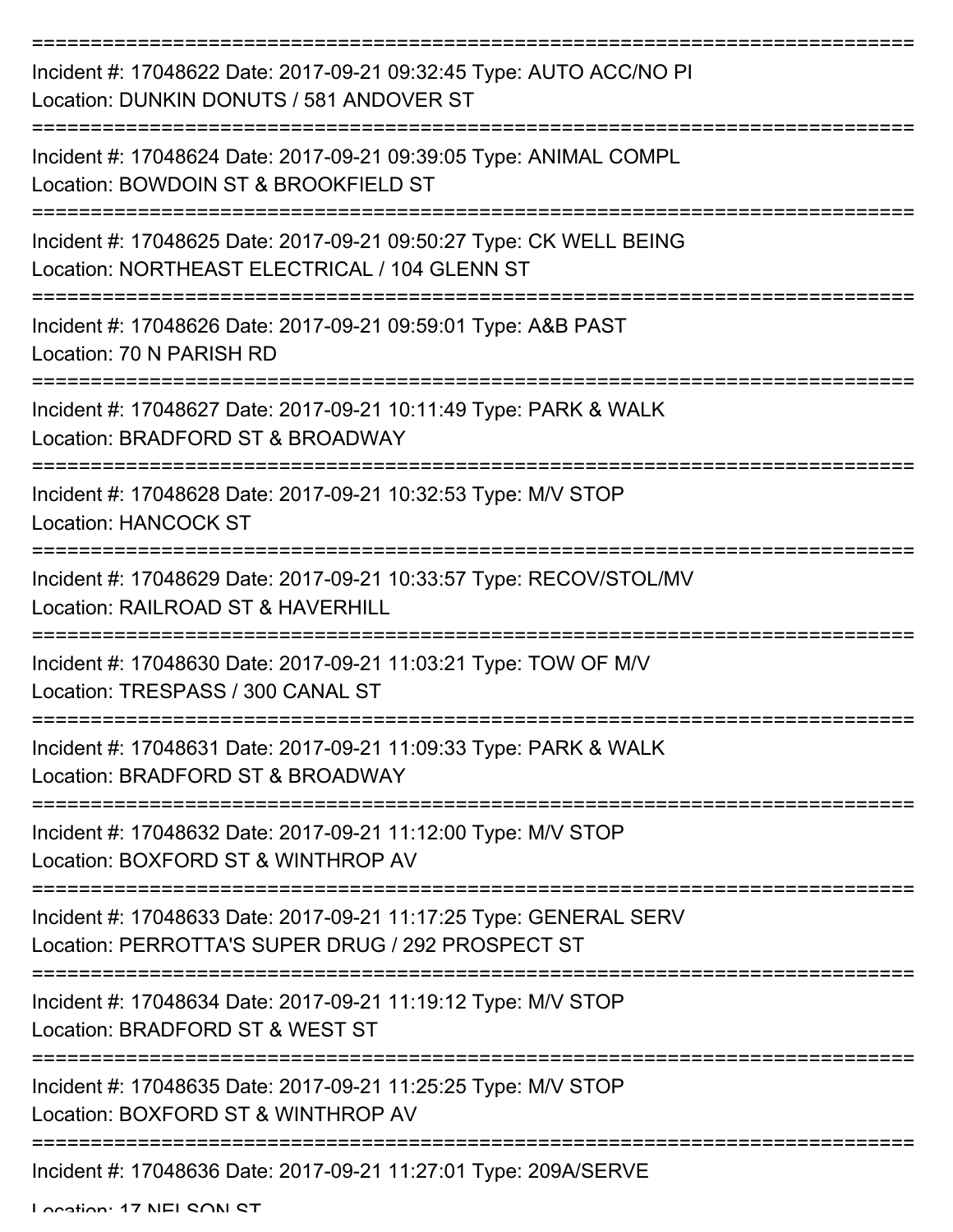| Incident #: 17048638 Date: 2017-09-21 11:27:35 Type: B&E/PAST<br>Location: RAMY'S MOTORS / 1 WATER ST     |
|-----------------------------------------------------------------------------------------------------------|
| Incident #: 17048637 Date: 2017-09-21 11:27:45 Type: M/V STOP<br>Location: S UNION ST & WINTHROP AV       |
| Incident #: 17048639 Date: 2017-09-21 11:31:32 Type: B&E/PAST<br><b>Location: 4 FAIRMONT ST</b>           |
| Incident #: 17048640 Date: 2017-09-21 11:35:41 Type: 209A/SERVE<br>Location: 359 HAVERHILL ST             |
| Incident #: 17048641 Date: 2017-09-21 11:40:33 Type: M/V STOP<br>Location: 330 HAVERHILL ST               |
| Incident #: 17048642 Date: 2017-09-21 11:45:37 Type: NOTIFICATION<br>Location: 379 HAVERHILL ST #APT4     |
| Incident #: 17048643 Date: 2017-09-21 11:48:34 Type: 209A/SERVE<br>Location: 12 TENNEY ST #D              |
| Incident #: 17048644 Date: 2017-09-21 11:59:06 Type: M/V STOP<br>Location: ALDER ST & POPLAR ST           |
| Incident #: 17048645 Date: 2017-09-21 11:59:33 Type: M/V STOP<br>Location: BROADWAY & CROSS ST            |
| Incident #: 17048646 Date: 2017-09-21 12:13:33 Type: SUS PERS/MV<br>Location: 50 BROADWAY                 |
| Incident #: 17048647 Date: 2017-09-21 12:18:18 Type: UNWANTEDGUEST<br>Location: 115 RIVER POINTE WY #6103 |
| Incident #: 17048648 Date: 2017-09-21 12:20:35 Type: ANIMAL COMPL<br>Location: 87 SUMMER ST               |
| Incident #: 17048649 Date: 2017-09-21 12:31:43 Type: FRAUD<br>Location: 30 ROBINSON CT                    |
| Incident #: 17048650 Date: 2017-09-21 12:48:47 Type: M/V STOP<br>Location: 225 JACKSON ST                 |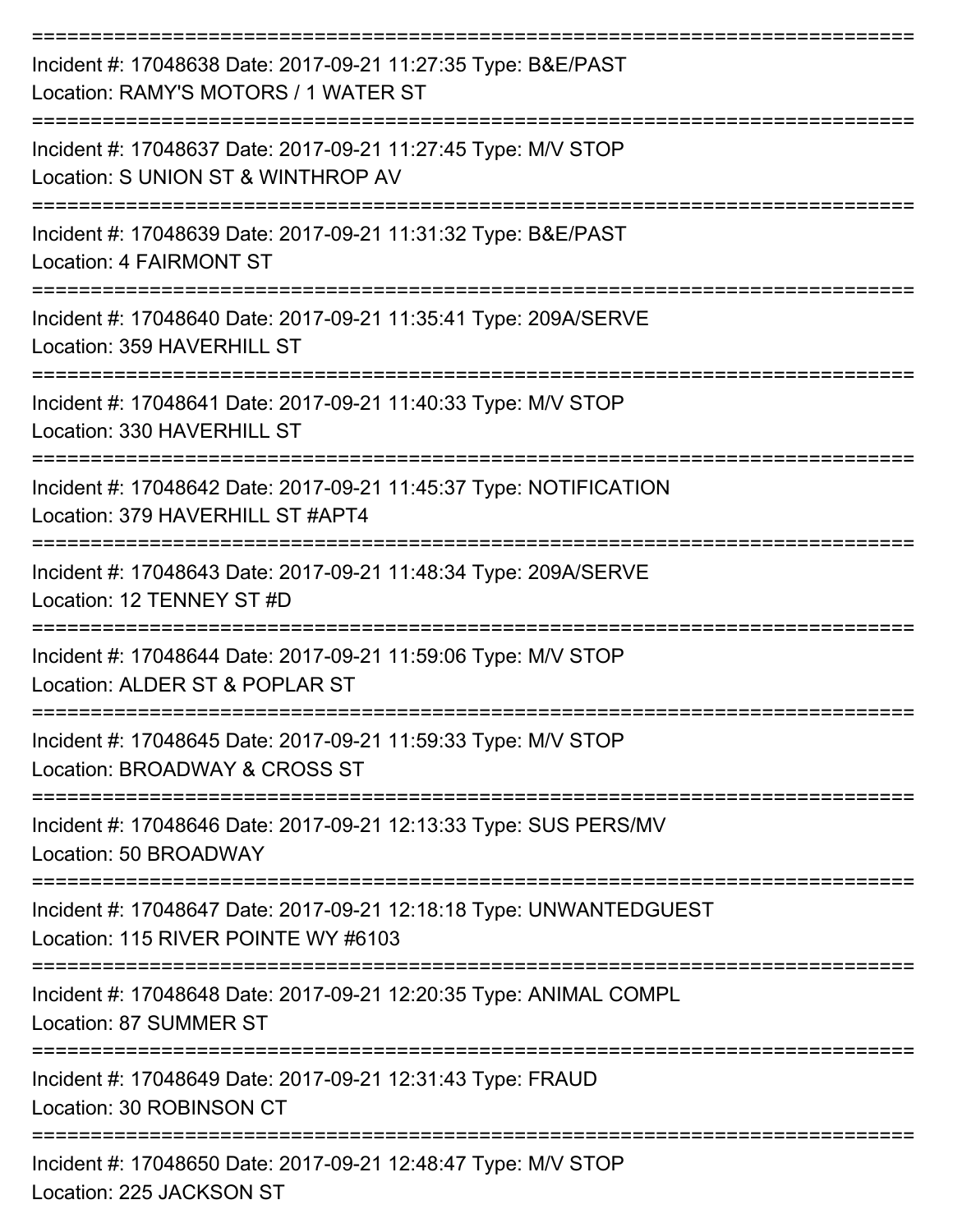| Incident #: 17048651 Date: 2017-09-21 12:51:17 Type: WARRANT SERVE<br>Location: 90 LOWELL ST                                                                       |
|--------------------------------------------------------------------------------------------------------------------------------------------------------------------|
| Incident #: 17048652 Date: 2017-09-21 13:02:42 Type: TRESPASSING<br>Location: MCDONALDS / 50 BROADWAY                                                              |
| Incident #: 17048653 Date: 2017-09-21 13:10:40 Type: CK WELL BEING<br>Location: 7 WOOD LN #309<br>:==================================                              |
| Incident #: 17048654 Date: 2017-09-21 13:13:51 Type: 209A/SERVE<br>Location: 246 S BROADWAY                                                                        |
| Incident #: 17048655 Date: 2017-09-21 13:14:16 Type: M/V STOP<br>Location: COMMON ST & HAMPSHIRE ST<br>:==============================                             |
| Incident #: 17048656 Date: 2017-09-21 13:21:23 Type: SUS PERS/MV<br>Location: MERRIMACK ST & S UNION ST<br>:========================                               |
| Incident #: 17048657 Date: 2017-09-21 13:26:25 Type: M/V STOP<br>Location: 64 MELVIN ST<br>:==================================<br>-------------------------------- |
| Incident #: 17048658 Date: 2017-09-21 13:30:40 Type: DRUG INVEST<br>Location: AVON ST & TRINITY ST                                                                 |
| Incident #: 17048659 Date: 2017-09-21 13:32:17 Type: AUTO ACC/NO PI<br>Location: 103 BODWELL ST                                                                    |
| Incident #: 17048660 Date: 2017-09-21 13:38:48 Type: ASSSIT OTHER PD<br>Location: 700 ESSEX ST                                                                     |
| Incident #: 17048661 Date: 2017-09-21 13:39:46 Type: ALARM/BURG<br>Location: JEWISH COMMUNITY CENTER / 580 HAVERHILL ST                                            |
| :==========================<br>Incident #: 17048663 Date: 2017-09-21 13:45:24 Type: THREATS<br>Location: 260 PARK ST                                               |
| Incident #: 17048662 Date: 2017-09-21 13:46:15 Type: RECOV/STOL/MV<br>Location: FARNHAM ST & SHAWSHEEN RD                                                          |
| Incident #: 17048665 Date: 2017-09-21 13:49:21 Type: STOL/MV/PAS<br>Location: 293 HAMPSHIRE ST                                                                     |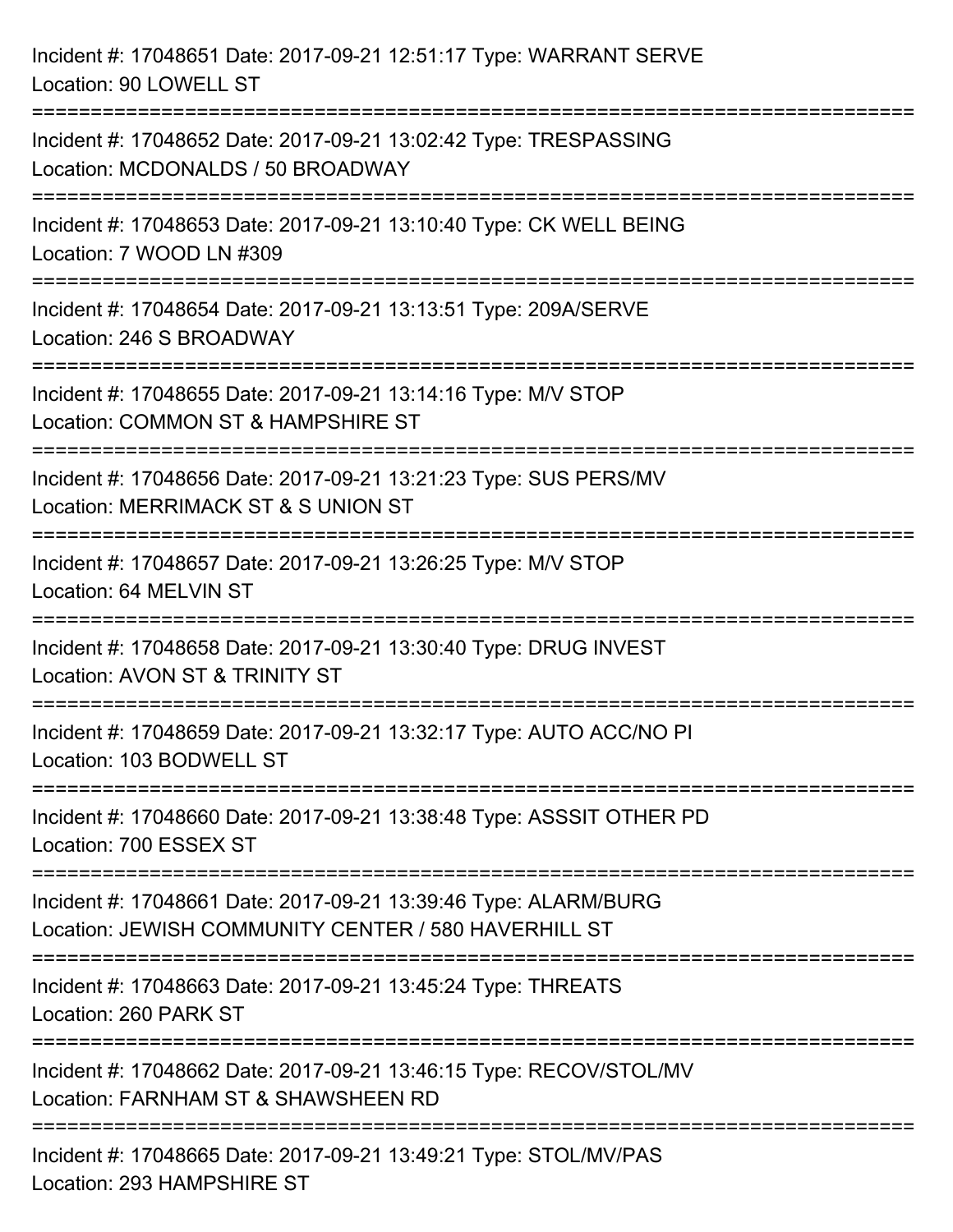| Incident #: 17048664 Date: 2017-09-21 13:57:06 Type: INVESTIGATION<br>Location: 580 BROADWAY                                 |
|------------------------------------------------------------------------------------------------------------------------------|
| Incident #: 17048666 Date: 2017-09-21 14:33:19 Type: DISTURBANCE<br>Location: MANUEL TOWING / 268 PARK ST                    |
| Incident #: 17048667 Date: 2017-09-21 14:48:16 Type: B&E/PAST<br>Location: 556 HAVERHILL ST<br>:============================ |
| Incident #: 17048669 Date: 2017-09-21 14:58:47 Type: ALARM/BURG<br>Location: 143 EXCHANGE ST #APTC                           |
| Incident #: 17048668 Date: 2017-09-21 14:58:49 Type: FRAUD<br>Location: 11 UNION ST                                          |
| Incident #: 17048670 Date: 2017-09-21 15:07:33 Type: RECOV/STOL/MV<br>Location: 34 GREENWOOD ST                              |
| Incident #: 17048671 Date: 2017-09-21 15:14:16 Type: SUS PERS/MV<br>Location: 375 HAVERHILL ST                               |
| Incident #: 17048672 Date: 2017-09-21 15:21:44 Type: DRUG VIO<br>Location: 30 BRADFORD ST                                    |
| Incident #: 17048673 Date: 2017-09-21 15:25:53 Type: KEEP PEACE<br>Location: 34 BUSWELL ST                                   |
| Incident #: 17048674 Date: 2017-09-21 15:30:09 Type: B&E/PAST<br>Location: 108 FARLEY ST                                     |
| Incident #: 17048675 Date: 2017-09-21 15:45:39 Type: DISTURBANCE<br>Location: CITY HALL / 200 COMMON ST                      |
| Incident #: 17048676 Date: 2017-09-21 15:49:57 Type: RECOV/STOL/MV<br>Location: 47 HANCOCK ST                                |
| Incident #: 17048677 Date: 2017-09-21 16:08:01 Type: DISTURBANCE<br>Location: 165 LAWRENCE ST                                |
| Incident #: 17048678 Date: 2017-09-21 16:25:24 Type: E911 HANGUP<br>Location: 22 CHARDON ST FL 2NDFL                         |

===========================================================================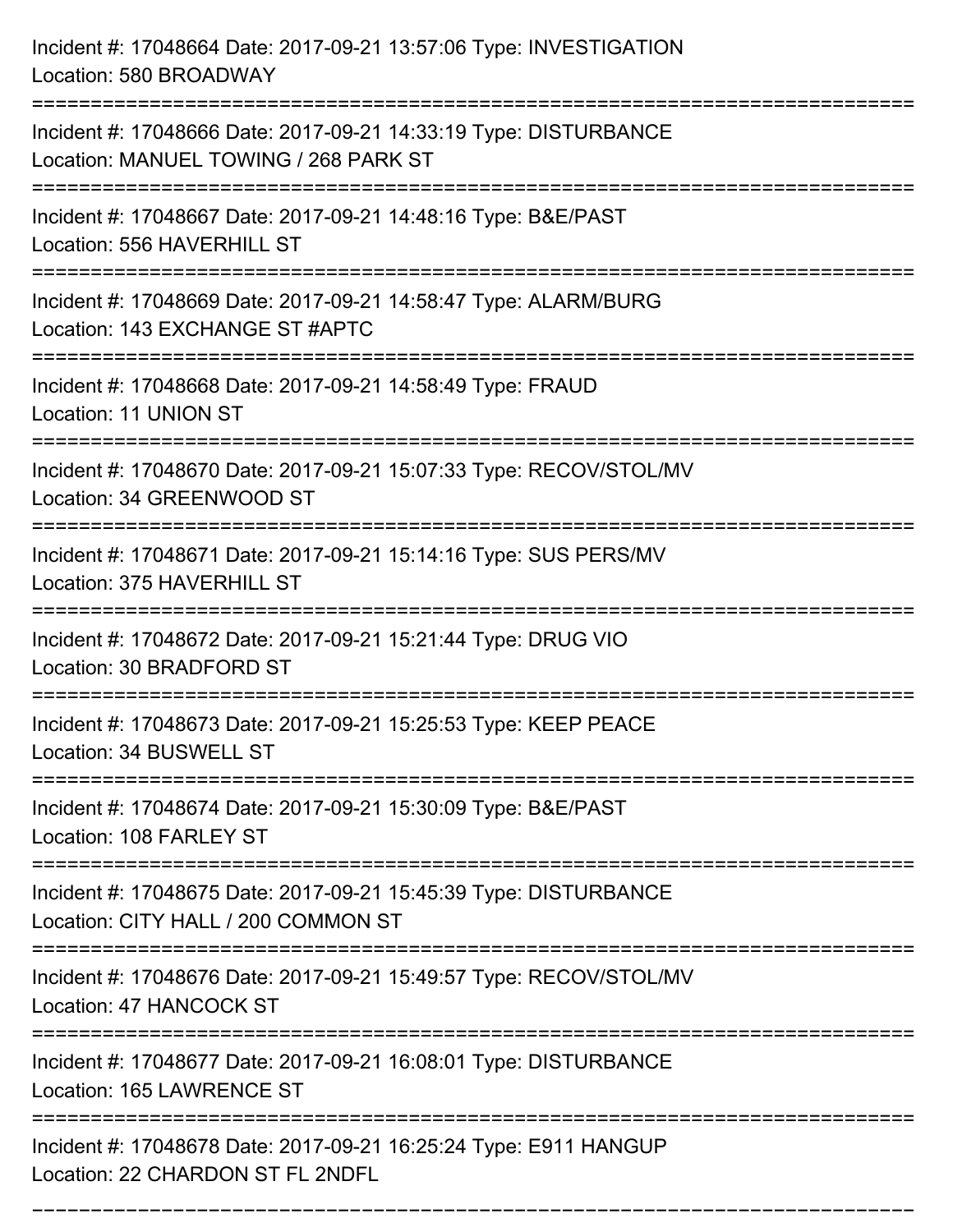| Incident #: 17048679 Date: 2017-09-21 16:39:42 Type: VIO CITY ORD<br>Location: PROSPECT CT                                      |
|---------------------------------------------------------------------------------------------------------------------------------|
| Incident #: 17048680 Date: 2017-09-21 16:42:17 Type: ALARM/BURG<br>Location: SIMPSON BROTHERS / 45 S CANAL ST                   |
| Incident #: 17048681 Date: 2017-09-21 16:51:04 Type: M/V STOP<br>Location: AMESBURY ST & HAVERHILL ST<br>====================== |
| Incident #: 17048682 Date: 2017-09-21 16:54:23 Type: CK WELL BEING<br>Location: 24 CONDUIT ST                                   |
| Incident #: 17048683 Date: 2017-09-21 17:05:00 Type: CK WELL BEING<br>Location: 57 OREGON AV                                    |
| Incident #: 17048684 Date: 2017-09-21 17:18:06 Type: HIT & RUN M/V<br>Location: MARKET ST & PARKER ST                           |
| Incident #: 17048685 Date: 2017-09-21 17:27:35 Type: GENERAL SERV<br><b>Location: BLASER CT</b>                                 |
| Incident #: 17048686 Date: 2017-09-21 17:50:14 Type: MEDIC SUPPORT<br>Location: 354 MERRIMACK ST                                |
| Incident #: 17048687 Date: 2017-09-21 17:53:26 Type: DRUG VIO<br>Location: ST MARY'S CEMETARY GARAGE / 29 BARKER ST             |
| Incident #: 17048688 Date: 2017-09-21 18:44:51 Type: INVEST CONT<br>Location: 76 NEWTON ST                                      |
| Incident #: 17048689 Date: 2017-09-21 18:45:28 Type: FIRE<br>Location: JACKSON ST & KNOX ST                                     |
| Incident #: 17048690 Date: 2017-09-21 18:45:38 Type: VIO CITY ORD<br><b>Location: 18 FRANKLIN ST</b>                            |
| Incident #: 17048691 Date: 2017-09-21 18:56:42 Type: SUS PERS/MV<br>Location: 1 MT VERNON CIR                                   |
| Incident #: 17048692 Date: 2017-09-21 19:09:00 Type: AUTO ACC/PI<br>Location: S BROADWAY & SHATTUCK ST                          |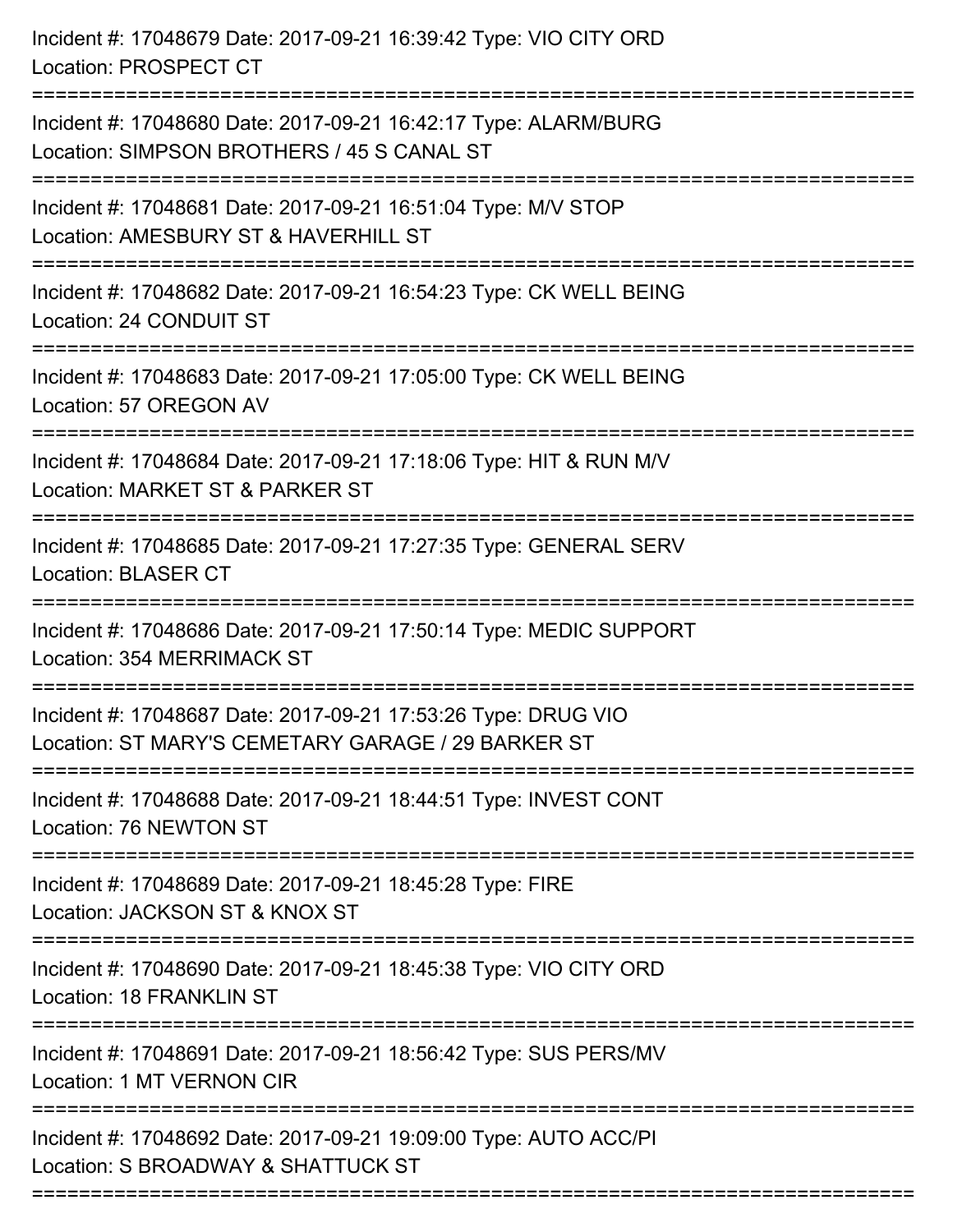Location: ANDOVER ST & PARKER ST =========================================================================== Incident #: 17048694 Date: 2017-09-21 19:42:52 Type: DISTURBANCE Location: 138 BOWDOIN ST =========================================================================== Incident #: 17048695 Date: 2017-09-21 19:53:26 Type: CK WELL BEING Location: 530 HAVERHILL ST =========================================================================== Incident #: 17048696 Date: 2017-09-21 20:11:38 Type: DISTURBANCE Location: BERKELEY ST & KNOX ST =========================================================================== Incident #: 17048697 Date: 2017-09-21 20:12:32 Type: DISTURBANCE Location: 24 HILLTOP AV =========================================================================== Incident #: 17048698 Date: 2017-09-21 20:12:34 Type: MEDIC SUPPORT Location: GULF STATION / 325 WINTHROP AV =========================================================================== Incident #: 17048699 Date: 2017-09-21 20:16:00 Type: SHOTS FIRED Location: 383 CHESTNUT STREET =========================================================================== Incident #: 17048700 Date: 2017-09-21 20:47:24 Type: MEDIC SUPPORT Location: WEST STREET PARK / WEST ST =========================================================================== Incident #: 17048701 Date: 2017-09-21 21:02:03 Type: WIRE DOWN Location: 59 E HAVERHILL ST =========================================================================== Incident #: 17048702 Date: 2017-09-21 21:22:01 Type: B&E FOLLOW UP Location: 356 ANDOVER ST =========================================================================== Incident #: 17048703 Date: 2017-09-21 21:34:21 Type: SUS PERS/MV Location: WENDELL ST & WEST ST =========================================================================== Incident #: 17048704 Date: 2017-09-21 21:45:35 Type: MAL DAMAGE Location: 14 BEACON ST =========================================================================== Incident #: 17048705 Date: 2017-09-21 22:15:33 Type: UNKNOWN PROB Location: 44 ROWE ST =========================================================================== Incident #: 17048706 Date: 2017-09-21 22:33:17 Type: PARK & WALK Location: AUBURN ST & MARION ST ===========================================================================

Incident #: 17048707 Date: 2017 09 21 22:39:45 Type: LOUD NOISE<br>.